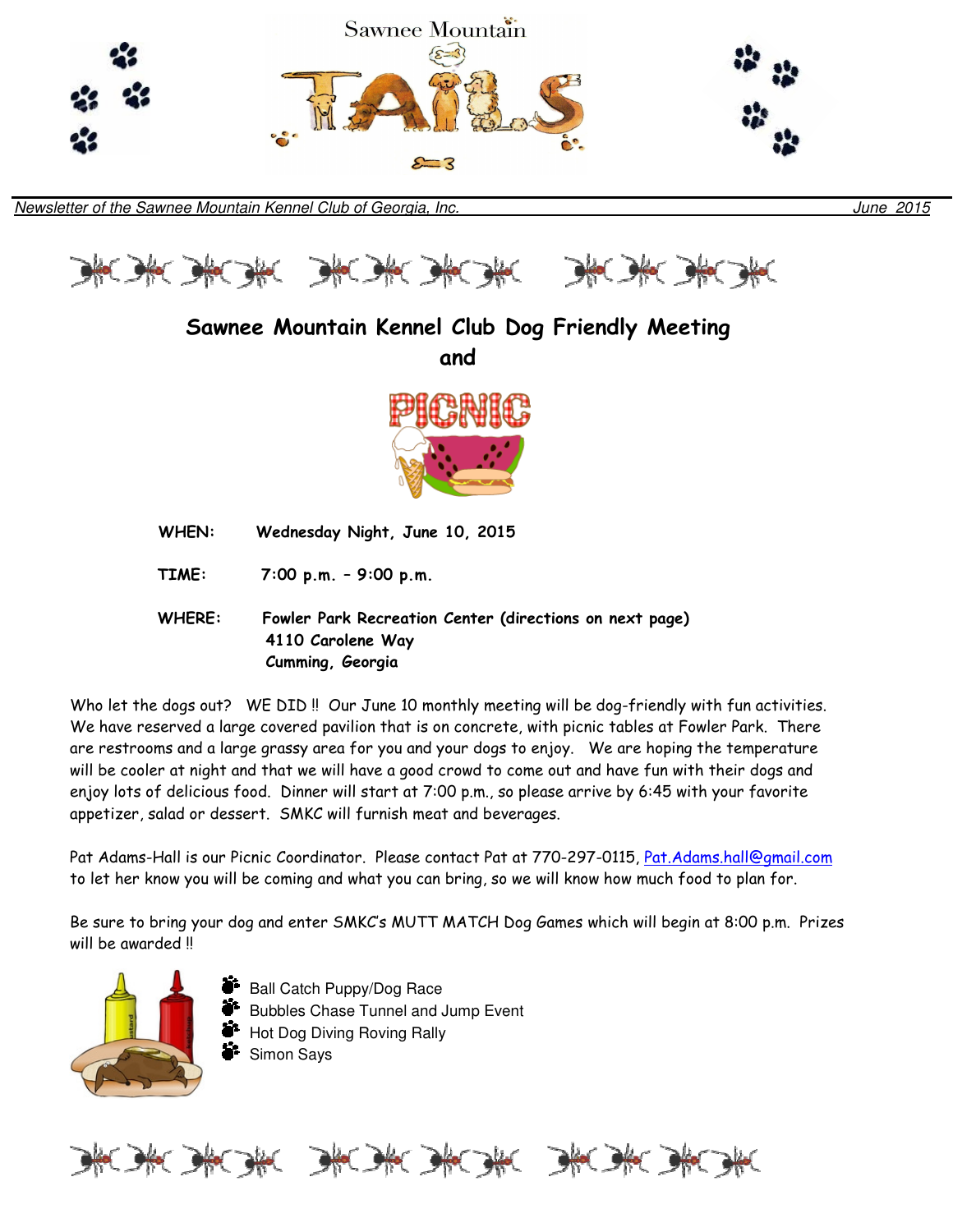## **Highlights of This Months Meeting**

Wednesday night, June 10, 2015 – Our June Meeting will be a DOG FRIENDLY Social and Picnic at Fowler Park Recreation Center, 4110 Carolene Way, Cumming. Come show off your dog, breed, or just socialize. Please bring leads, crates, and water for your dog

This will be outdoors in the Pavilion and members are asked to bring a covered dish. Contact Pat Adams-Hall for a list of items to bring, at 770-297-0115, Pat.Adams.hall@gmail.com. Dogs are welcomed to come and enjoy the park. This will be at 7:00 p.m. (if you can come earlier, that will be great also).

### **DIRECTIONS TO OUR PICNIC and MEETING : Fowler Park Recreation Center, 4110 Carolene Way, Cumming, GA.**

### **From GA 400**

**GA Hwy 400 – SOUTH to Exit 13** 

**RIGHT TURN off Exit ramp onto HWY 141 (Bethelview Road)** 

**Continue and TURN LEFT onto HWY 9 (Atlanta Hwy)** 

**Remain on Hwy 9 until the intersection of Castleberry Road and Carolene Way** 

**TURN LEFT onto Carolene Way (Fowler Park Entrance) – Follow signs to Large Pavilion** 

### **Events and Shows You Don't Want to Miss!!!**

July 8, 2015 - Monthly meeting of SMKC at Golden Corral, 2025 Market Place Blvd, Cumming, GA (Exit 14). Speaker will be Gail LaBerge, Canine Coalition, who will discuss pending legislative issues

August 12, 2015 - Meeting of SMKC and B-Match. Karen West to Chair. The Covered Pavilion in Fowler Park in Forsyth County, 4110 Carolene Way, Cumming, GA.

August 15 -16, 2015 - Augusta Kennel Club, 2 Obedience Trials, Warren Road Community Center, 300 Warren Road, Augusta, GA, Judges are Dr. Robert Knight and Mrs. Cathryn Knight, Carmen Armstrong, Trial Secretary. Cia456@atlanticbb.net, 803-514-2510, www.augustakennelclub.org.

August 20-23, 2015 – Cherokee Rose Cluster (Griffin-Sawnee Mountain-Conyers-Lawrenceville Kennel Clubs), Atlanta Expo Center, Jonesboro, GA

Please refer to the following websites for information on other upcoming local shows, as well as those throughout the United States: Sawnee Mountain Kennel Club Website, http://smkc.biz American Kennel Club, http://www.AKC.com InfoDog, http://www.infodog.com Jack Onofrio Dog Shows, http://www.onofrio.com Dog Show Events and Judges http://www.showdays.info

**Please remember to check the Sawnee Mountain Kennel Club Facebook page. It is for members only and is updated to contain the latest news and links for local, state and national legislation issues and events of interest to dog owners within our community and information of a timesensitive nature. Membership in the SMKC Members Only Facebook page is by invitation only, so please contact Gina Bonner, gfbonner@gmail.com so she can send you an invite notice.** 

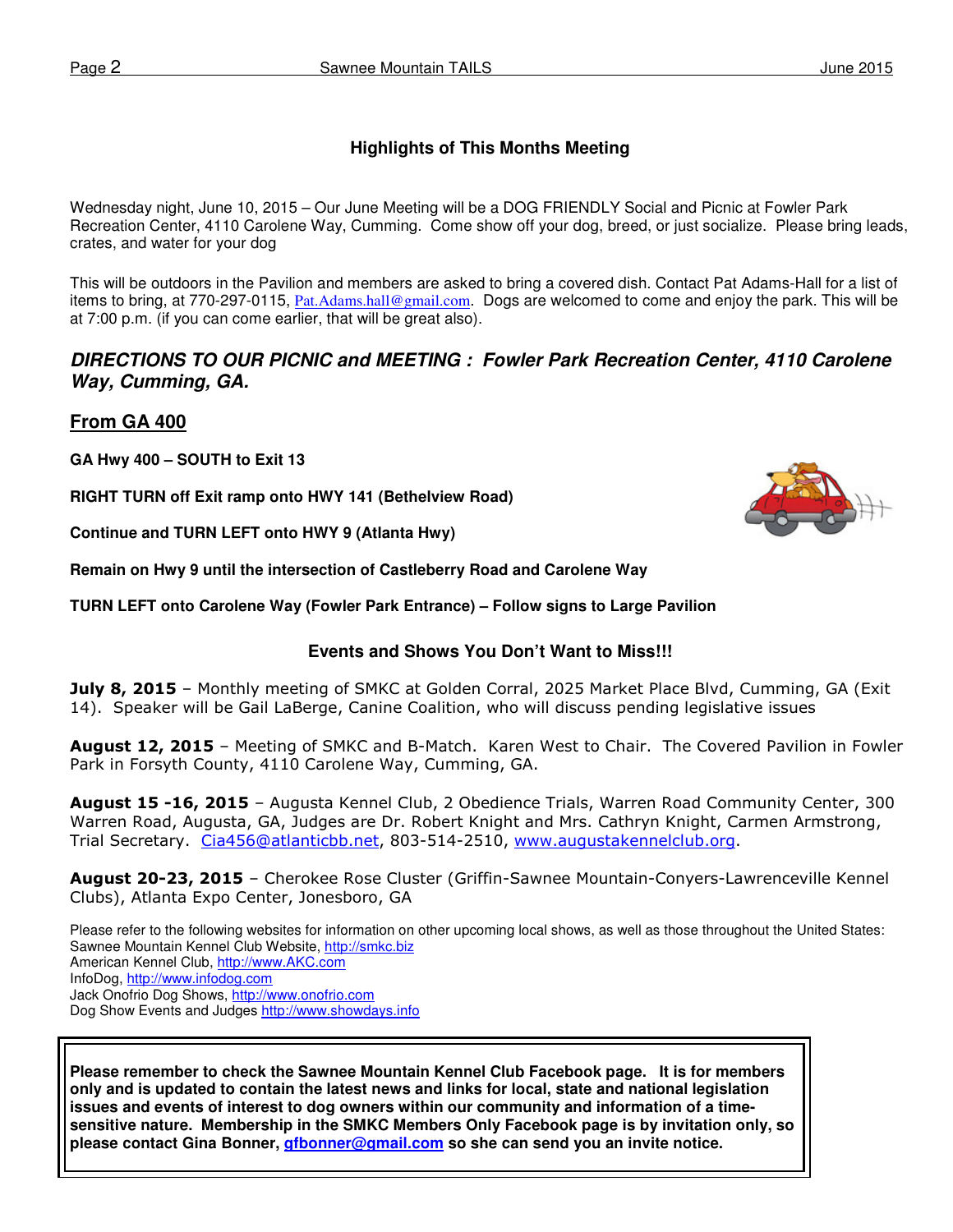## **Sawnee Mountain Kennel Club's NEW Website**



We are so happy to announce that after a LOT of work, Sawnee Mountain Kennel Club, has a new and greatly improved Website. Special thanks to our talented Webmaster, Glenda Tucker and those that worked with her to help complete this time-consuming project. The hard work and patience to redesign and incorporate many new ideas has made our Website one of the best among the Kennel Club Community. It really looks super and we are so proud of the results.

Glenda had the following information to pass on about the NEW Website:

"The newly designed Website for the SMKC is now available. The actual domain name is www.smkc.biz, but it can also be reached from www.smkcga.com. We tried to include the features that you have requested and we will make every effort to continue to take your suggestions. We hope you find this user friendly.

The Home page has links that takes you directly to other pages on the site. We have added an Event Calendar that makes viewing the dates by month. Just click the specific date of your event and the details and description will pop up.

In addition, we now have a "Members Only" page. In order to gain access you must sign up as a 'Site Member' first. Once you Login your email address and password, it will be approved and you then login to the membership only page using your very own username and password. We will be adding information to the Members Only page as it is received.

The new website has a feature called a "shout out". This allows us to send an important email blast \***announcement**\* and eventually the newsletter, to the entire membership in one email distribution list through the website. It will be reserved for important announcements.

Per your request, we hope to begin a limited listing of events and trials from other AKC Clubs and Organizations on our Event Calendar. We will also provide links to the as many events calendar and details that are shared with us to provide. We already have the AKC Events Calendar links on the Home page.

Hope you enjoy the site, please keep checking it often as this will be where we will begin to make important membership announcements, etc. etc.

Please contact me personally, with your website questions at sawneemountainkc@gmail.com.



Thanks so much for your support. Glenda L. Tucker.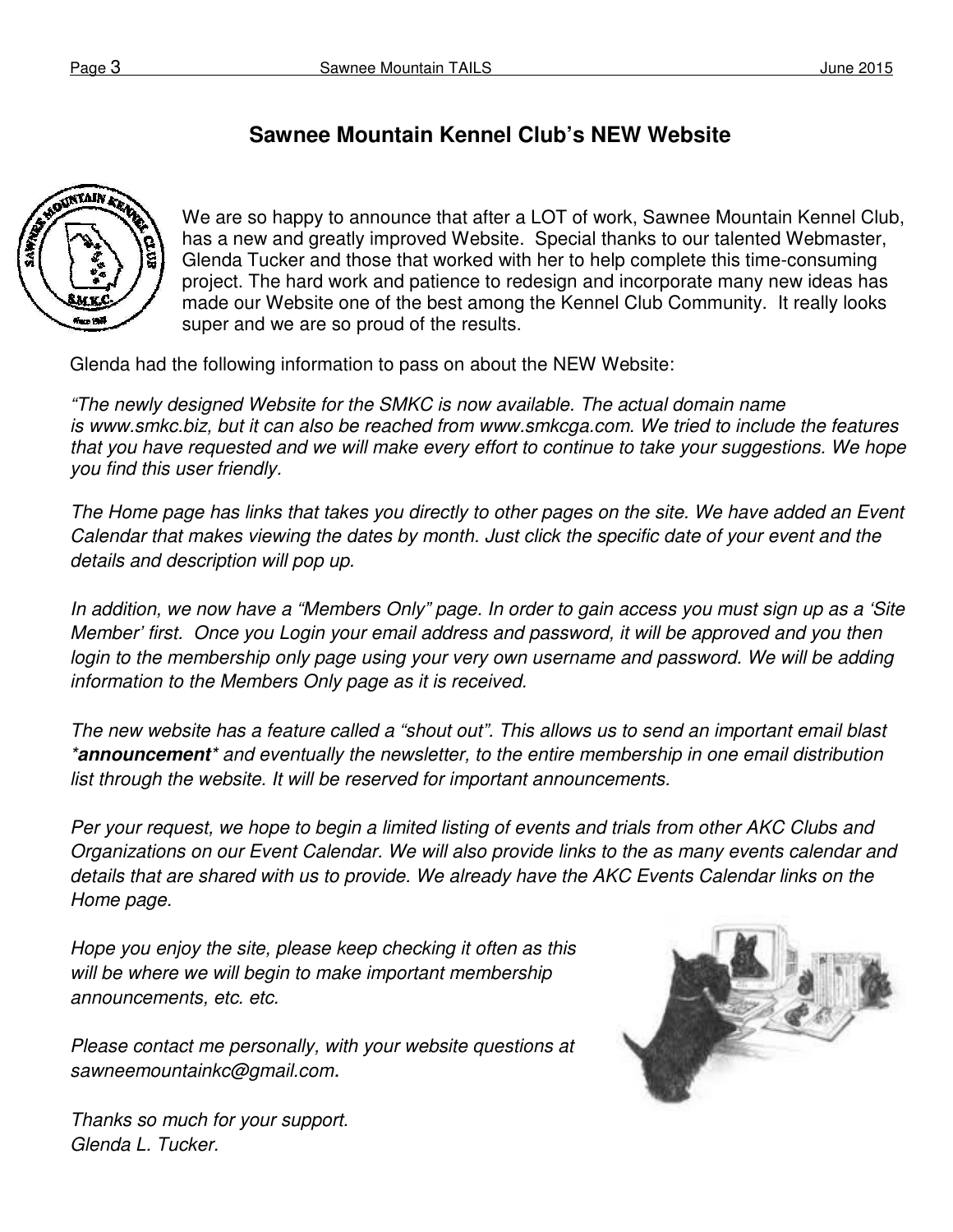## BRAGS

Congratulations to the following dogs and their humans!!! If you have brag, and missed the meeting, please email your brag to Cindy Hogan, hogandogs@bellsouth.net, so it can appear and  $\mathbb{E} \mathcal{L}$  in TAILS. Be sure to include the dogs name, breed, your name, and details of the brag. Thank You!



### **Pat and Ashley Albro (Sheltie)**

GCH CH Jesstar Seadream Azure "Bentley" was awarded a Bronze Grand Championship by going Best of Breed on May 2, 2015 at the Watkinsville Kennel Club, also,

### Pat and Ashley Albro and Jamie Fletcher

Boniglen Seadream Man In Black PT "Johnny" was Winners Dog in Conformation and in Junior Handling got 2 Novice Wins with Junior Handler Claire Fletcher at Maury County Kennel Club Show, Franklin, TN on April 25-26.

## Gail Christensen (Japanese Chin)

GCH We-Syng Abi Road "Ringo" was awarded Best Of Breed at the Macon Kennel Club show in Perry Georgia May 9-10, 2015

### **McKenna Copeland (Border Collie)**

Sir Blue Creek "Shep" received an invitation to the 2015 Purina Farms Dock Diving Championship in Missouri to be held in October.



©Brian Crane Dist. by The Washington Post Writers Group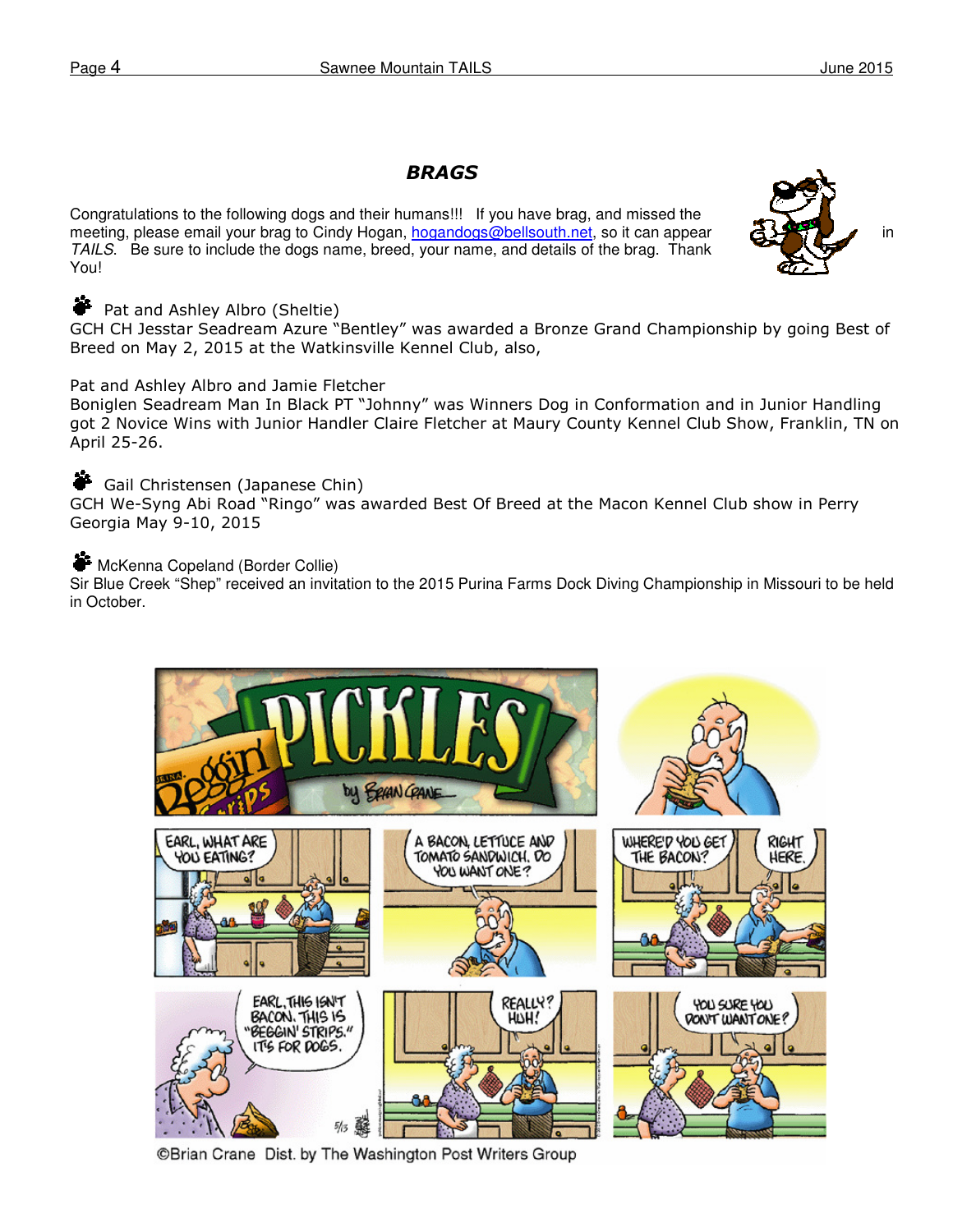### **Sawnee Mountain Kennel Club of Georgia Board of Directors Meeting Minutes - March 29, 2015**

Location: Coo Coo's Nest, Cumming GA

Board Member's Present: Pat Albro, Paul Averill, Andrea Bradford, Ann Fultz, Darlene Kelley, Marilee Thorsby, and Glenda Tucker; Absent: Gina Bonner, Johnny Bridges,

Call to Order: The meeting was called to order by President Darlene Kelley at 5:28 PM

Agenda: Vote to accept the Agenda as offered to the Board. All ayes.

Reading the Minutes of the Last Meeting: Andrea requested we accept the Minutes of the last Board Meeting as published. Paul 2nd. All ayes.

Report of the Secretary: Ann offered the following communications: Legislation- Georgia Canine Coalition requested help for the good bill - SB 184. List of Legislators - offered at outland@laberge.org.

AKC Communicates - Mar 27, 2015, with policy updates on changes - communications@akc.org,

AKC Health Microsite - www.akc.org/health.

AOC - Seminar - Mental Skills- April 25, 2015. CAT Tests in Ashville, NC - weedle1@charter.net.

NADAC Agility Trial - May 22-24 Georgia International Horse Park.

Many of these events will be available on our Club website.

Lifetime Membership Awards: Lifetime members Pat Albro, Heike Hinrichs, Raine Marchbanks. Congratulations All!

Report of Treasurer: Marilee reported the Treasurer's Report as of 02-28-2015

| Beginning Balance:             | 112.18                                     |                |
|--------------------------------|--------------------------------------------|----------------|
|                                | <b>Cleared Transactions:</b>               |                |
|                                | Checks and Payments – 57 items             | $(-)47,485.68$ |
|                                | Deposits and Credits - 11 items            | 4,946.63       |
|                                | <b>Total Cleared Transactions</b>          | \$52,432.31    |
| Cleared Balance:               | \$52,058.81                                |                |
|                                | Uncleared Transactions:                    |                |
|                                | Checks and Payments $-2$ items $(-)605.27$ |                |
|                                | Total Uncleared Transactions: (-) 605.27   |                |
| Register Balance (02-28-2015): | \$51.453.54                                |                |
|                                | New Transactions:                          |                |
|                                | Checks and Payments – 5 items              | (-)2,010.20    |
|                                | Deposits and Credits - 1 item              | 157.63         |
|                                | <b>Total New Transactions -</b>            | (-)1,852.57    |
| Ending Balance:                | \$49,600.97                                |                |
| Money Market:                  | Interest: 1.56                             |                |

Report of Committees:

 Cluster: Winter Cluster is closed. Darlene reported that entrees were up, superintendent fees were lower and financials were prompt. P/L for August Clusters were addressed. Total cluster - \$173,653.00. Moneys shared with participating Clubs – see May report for final totals. Thank you Paul and staff for vendor \$\$.

Membership: Darlene has requested information from AKC – Mr. Liosis as to SMKCGA establishing a presence in Hall County. Darlene discussed the location distribution by county of our members. Majority of members live in Forsyth County (28) with Hall next (13), and Fulton  $3^{\text{rd}}$  (11). We have 89 paid members + Life members.

Website: Glenda requested a change in website provider– one that is able to handle a more professional website. New address www.smkc.biz. It is under construction, and smkcga.net is still in use.

#### Unfinished Business:

 Site for next quarter meetings: Golden Corral, Marketplace Blvd, Cumming, GA.; other venues are being planned for some special events and meetings.

Pet Expo Refund: Darlene reported the refund is still pending.

New Business:

SMKC Logo – The logo has had a copyright in the past – checking for records.

 Storage Unit: Darlene, Marilee, and Ann checked the storage unit and there is some empty space. We made need a bigger space in the future as we add our equipment.

Update on Mailbox – AKC information as to the Club's address and present officers, etc. has been updated.

 Membership Recruitment: Gina will determine the paid members to date for quorum at meetings. The present number of paid members plus some few still pending will be determined and a members will be uploaded to AKC. Marilee brought up the need for new members and suggested each member invite two possible candidates to our meetings – especially the Fowler Park event and perhaps the B-Match. Andrea suggested we look at how to market our Club to a variety of dog owners, and Marilee suggested we talk to folks we meet and issue invitation to Club events and meetings.

Calendar Review:

May 13 Meeting, Golden Corral, Marketplace Blvd, Cumming, GA. Dawsonville Pups in the Park Event – Carolyn Bowen (Dawson County Shelter Board Chair) will discuss the plans/events for the September Event and how we may help. We were sponsors and helpers at their first event last year at Rock Creek Sports Complex in Dawsonville. Bigger and better plans for this year!!!!

June 10, Dog Friendly Meeting, Fowler Park, (Pavilion), 4110 Carolene Way, Cumming GA, 30040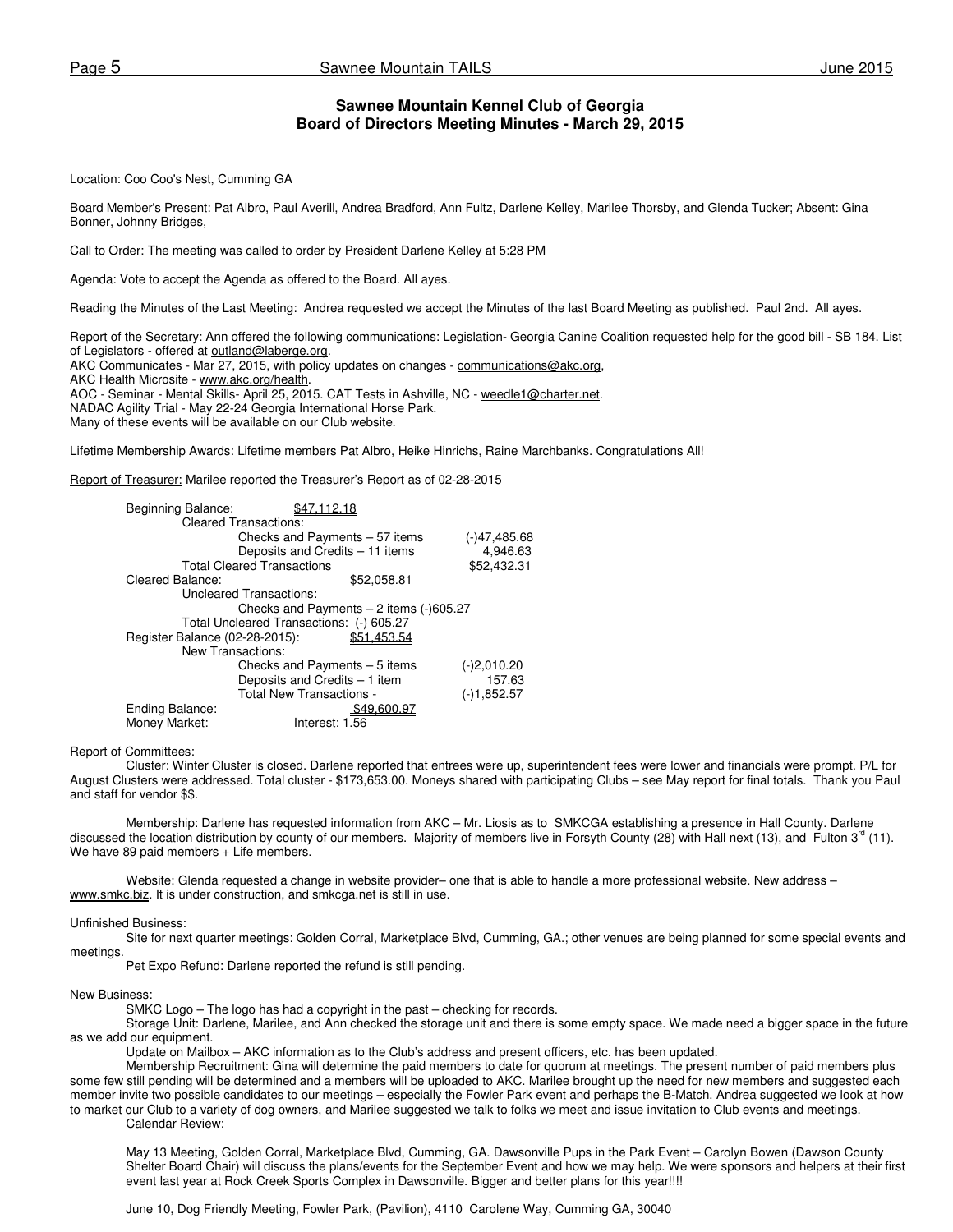July 8, Golden Corral, Marketplace Blvd, Cumming, GA. Canine Coalition Speaker- Gail LaBerge to discuss pending legislative issues.

August meeting venue and B Match. Place to be determined – the Covered Pavilion in Fowler Park in Forsyth County is a possibility.

Committees and appointment of chairs: Board members will be seeking committee helpers and the chairs of several committees ASAP. Next Meeting and Adjournment: The next Board Meeting will be at the Golden Corral May 13, at 5:00 PM – before the Members Meeting. Request to adjourn by Darlene, 2<sup>nd</sup> by Johnny. Meeting adjourned at 6:51 PM.



#### **Sawnee Mountain Kennel Club of Georgia General Membership Meeting –May 13, 2015**

**Announcements:** Darlene Kelley

**Attendance:** Darlene Kelley (Presiding), Pat Albro, Paul Averill, Andrea Bradford, Johnny Bridges, Ann Fultz, Marilee Thorsby. Members and guests.

**Call to Order:** Meeting called to order at 7:43PM, at the Golden Corral, Cumming, GA., By Darlene. **Roll Call:** Sign In Sheet

Agenda: Vote to accept the agenda by Pat, Johnny, 2<sup>nd</sup>.

Reading of the Minutes of the Last Meeting: Minutes accepted by Andrea, Johnny 2<sup>nd</sup>.

**Report of the Secretary:** None

Treasurer's Report March 31, 2015

| <b>Beginning Balance</b> |                     |                  |               |               |             |
|--------------------------|---------------------|------------------|---------------|---------------|-------------|
|                          |                     |                  |               |               | \$52,058.81 |
|                          | Cleared             |                  |               |               |             |
|                          | <b>Transactions</b> |                  |               |               |             |
|                          |                     | Checks/Payments  |               |               |             |
|                          |                     | 8 items          | $(-)2,632.97$ |               |             |
|                          |                     | Deposits-Credits |               |               |             |
|                          |                     | 1 item           | 157.34        |               |             |
|                          | Total               |                  |               | $(-)2,475.34$ |             |
| <b>Cleared Balance</b>   |                     |                  |               |               |             |
|                          |                     |                  |               |               | \$49,583.47 |
|                          | Uncleared           | Checks-Payments  |               |               |             |
|                          | <b>Transactions</b> | 0                |               |               |             |
| Register Balance         |                     |                  |               |               |             |
| 3/31/15                  |                     |                  |               |               |             |
|                          |                     | No new           |               |               |             |
|                          |                     | Transactions     |               |               |             |
| <b>Ending Balance</b>    |                     |                  |               |               |             |
|                          |                     |                  |               |               | \$49,583.47 |
| <b>Money Market</b>      |                     | Interest: 1.72   |               |               | \$40,566.45 |

#### Treasurer's Report April 30, 2015

| <b>Beginning Balance</b> |                        |                  |               |               |             |
|--------------------------|------------------------|------------------|---------------|---------------|-------------|
|                          |                        |                  |               |               | \$49,583.47 |
|                          | Cleared                |                  |               |               |             |
|                          | Transactions           |                  |               |               |             |
|                          |                        | Checks/Payments  |               |               |             |
|                          |                        | 11 items         | $(-)2,438.46$ |               |             |
|                          |                        | Deposits/Credits |               |               |             |
|                          |                        | 2 items          | 30.00         |               |             |
|                          | <b>Total Cleared</b>   |                  |               |               |             |
|                          | Transactions           |                  |               | $(-)2,408.46$ |             |
| <b>Cleared Balance</b>   |                        |                  |               |               |             |
|                          |                        |                  |               |               | \$47,175.01 |
|                          | Uncleared              |                  |               |               |             |
|                          | Transactions           |                  |               |               |             |
|                          |                        | Checks/payments  |               |               |             |
|                          |                        | 2 items          | $(-)512.22$   |               |             |
|                          | <b>Total Uncleared</b> |                  |               |               |             |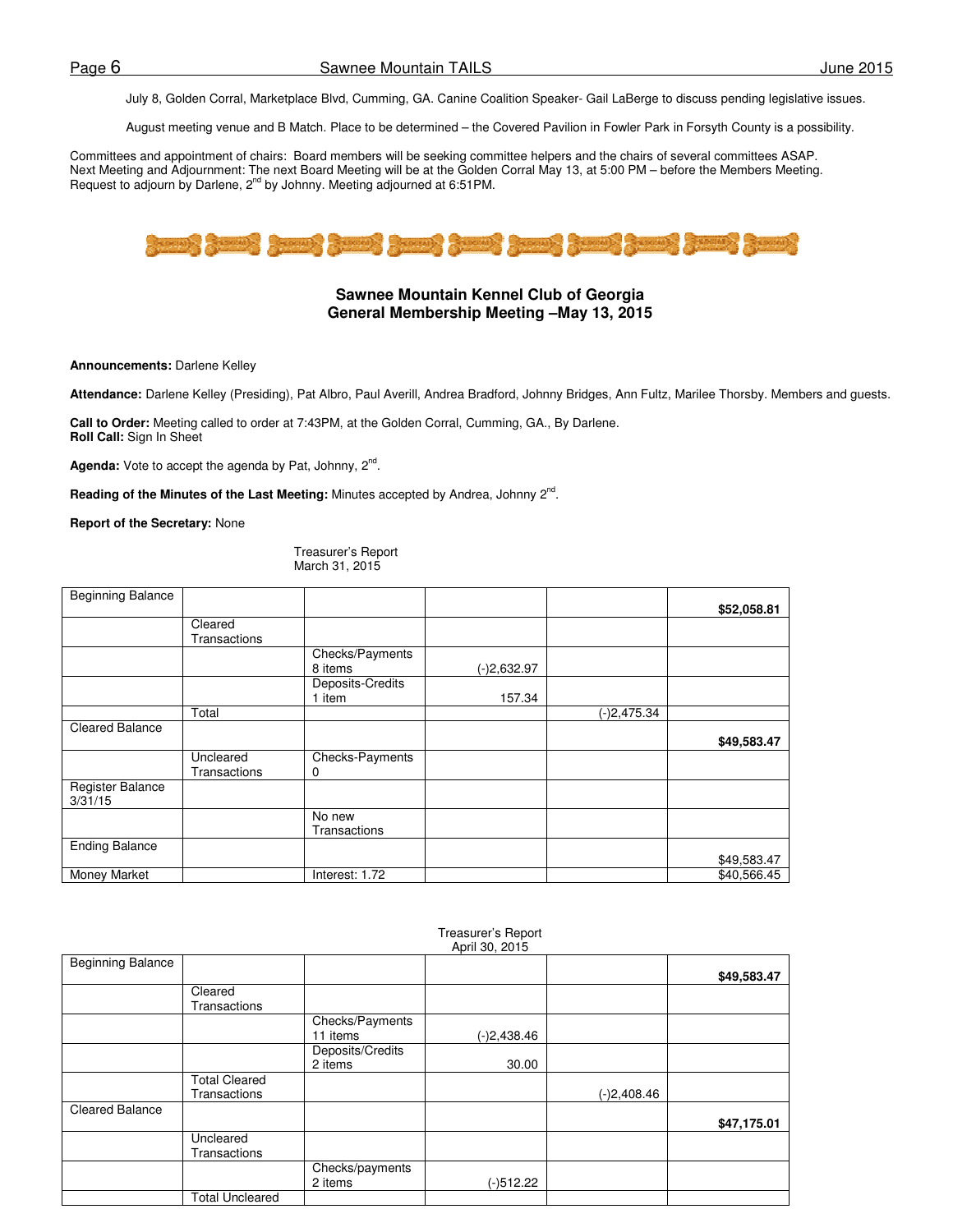| Page                          | Sawnee Mountain TAILS |           |             | June 2015 |
|-------------------------------|-----------------------|-----------|-------------|-----------|
|                               |                       | (-)512.22 |             |           |
| Register Balance<br>4/30/2015 |                       |           |             |           |
|                               |                       |           | \$46,662.79 |           |
|                               | No new                |           |             |           |
|                               | Transactions          |           |             |           |
| <b>Ending Balance</b>         |                       |           |             |           |
|                               |                       |           | 46,662.79   |           |
| Money Market                  | Interest: 1.67        |           | 40,568.12   |           |

Answers to questions posed to Marilee - our money accounts are safe, the books can be examined in detail by members and are available. The account is insured by FDIC. The Club has liability insurance that covers events, meetings, etc., if needed, from the beginning activities through the last activity. Rental facilities as well as the Club needs to be insured.

#### **Lifetime Members Election:** Moved to June

**Program:** Carolyn Bower, President of the Board of the Dawson County Humane Society. Last year our Club was a sponsor for the "Pups in the Park" fundraiser for the shelter. They are starting their plans now for the September 26<sup>th</sup> fun, family, event at Rock Creek Ball Park. Several civic organizations participated in the event and they are working now to make it a North Georgia event. Vendors from the community participate as well. Music and a Bingo event will be part of the event. Kathy Green was the liaison between the Shelter and the Club and will again be working hard on entries, etc., for this venue.

The shelter serves 2 purposes – a no-kill shelter (Dawson County Humane Society) and a place to house Dawson County Animal Control, as well. Fundraisers are needed to assist in financial support of the shelter. The shelter transports animals to areas that want and need animals. New director Jason Hutcherson – has experience in helping the staff to make the animals more socially acceptable. They have a Facebook page with features animals, newsletter, and a web page.

The shelter operates an upscale thrift shop – the "Boutique" with a variety of treasures-items. From very nice to 1\$. Address - 54 S Lumpkin Campground Rd. near the Outlet Mall. Email addresses for information as to the Resale Shop and the Newsletter – www.dawsoncountyhumanesociety.org

#### **Report of Committees:**

Cluster: Proof for the Premium List in the works for the August cluster. Our cluster is held at Atlanta Expo, and dog and puppy events are held for 4 days in conjunction with 3 other Clubs. Money made serves to support Junior events, and various charities that assist with the health and welfare of dogs and their activities.

#### **Unfinished/Old Business:**

Upcoming Events: Volunteers needed for upcoming Club Events:

June Social: Darlene discussed our next meeting and event as the Mixer, Picnic, and Members Meeting at Fowler Park Pavilion. The area we will use is a large, covered area on concrete with picnic tables and a large grassy area for fun events. A kitchen area is available for food organization. The area has room for parking and dogs are welcome – although all dogs must be on a leash. Pat Adams Hall is coordinating the food – please sign up.

The Georgia Coalition has submitted a report as to pending legislation that affects dogs and their owners. It is in the Newsletter. **\*\*\*\***Introduction Business Cards and Post Cards: Marilee presented the cards that will be available to members to offer to folks we meet and do business with - that may be interested in club activities. Thanks to Marilee for an excellent way to offer our club to possible new members.**\*\*\*\***

#### **New Business:**

 August B Match: Karen West will chair the event to be held at Fowler Park. We need volunteers for the event to be held at the August Members Meeting.

Brags: McKenna bragged that her Border Collie competed in a Dock Diving event held in Canton, GA. She and her dog qualified for the Purina Farms event in Missouri in October. This event is sponsored by Georgia Air Dogs. Congratulations McKenna!

Pat Albro bragged that her Sheltie – Bentley, completed the Bronze Level in conformation. Junior finished his championship from the Bred-By class. Johnny - co-owned by Claire competing in Juniors – completed her Novice wins and got conformation points as well. Congratulations Pat and Claire!

Gail Christensen and Ringo won Breed all 3 days in Perry. Congratulations Dave and Gail!

Adjournment: Vote to adjourn by Gabriele Pollmeier, 2<sup>nd</sup> by Dave Christensen. Meeting adjourned at 8:30PM.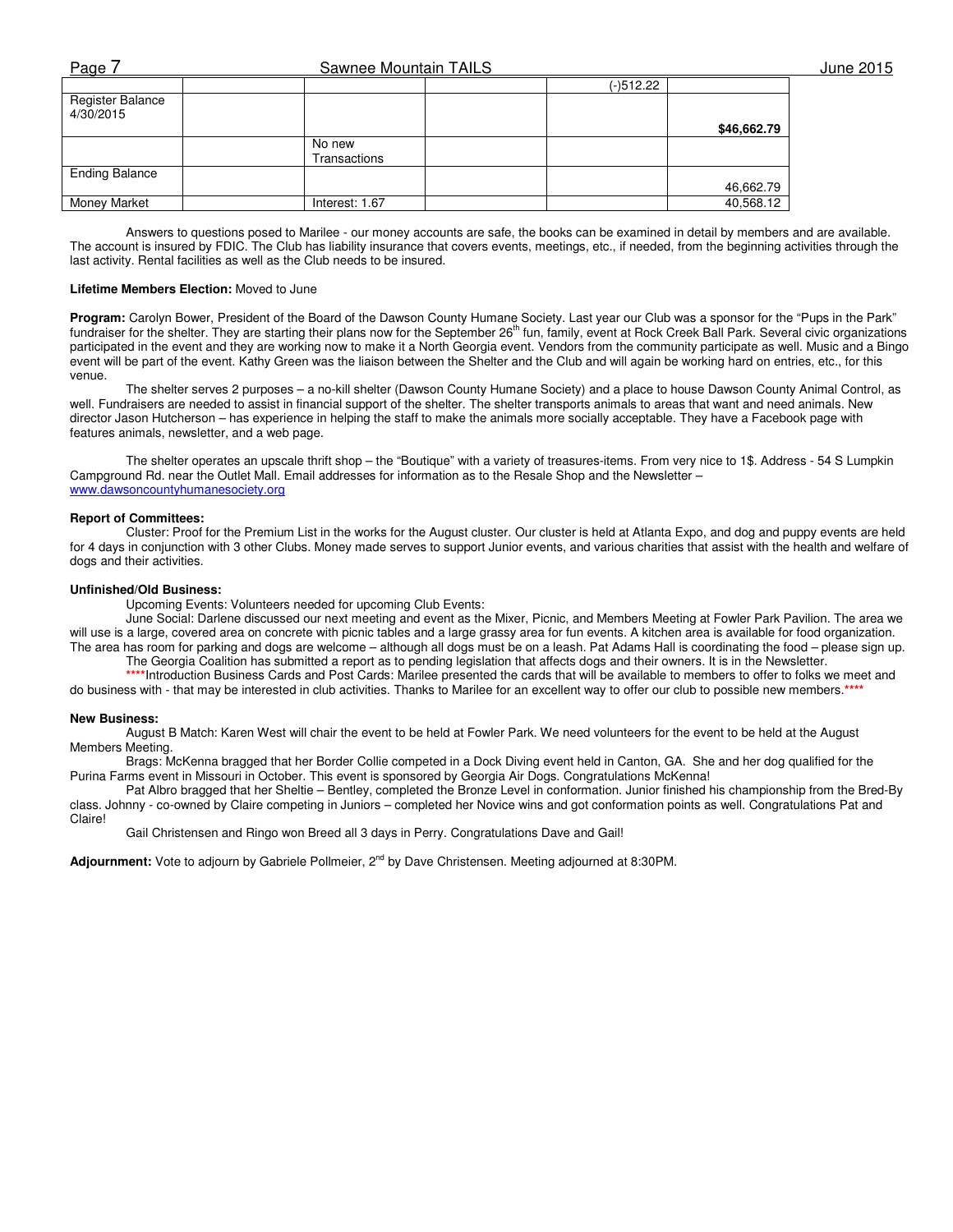

# **Tick and Flea Season is Here – Take These Precautions**

It's summer! Time for camping, hiking and getting outside to play. Don't let those pesky annoying ticks stop you. Here's how with a simple homemade solution!

For pets:

Add 1 cup of water to a spray bottle, followed by 2 cups of distilled white vinegar. Ticks hate the smell and taste of vinegar, and will be easily be repelled by this ingredient alone. Then, add two spoonfuls of vegetable or almond oil, which both contain sulfur (another natural tick repellent).

To make a repellent that will also deter fleas, mix in a few spoonfuls of lemon juice, citrus oil, or peppermint oil, any of which will repel ticks and fleas while also creating a nicely scented repellent. Spray onto the pet's dry coat, staying away from sensitive areas including eyes, nose, mouth, and genitals. When outdoors for an extended period, spray this solution on two to three times per day.

For you and your family:

Use a lint roller right after being in the woods or on a brush walk.

In a spray bottle, mix 2 cups of distilled white vinegar and 1 cup of water. To make a scented solution so you do not smell like bitter vinegar all day, add 20 drops of your favorite essential oil.



Eucalyptus oil is a calm, soothing scent that also works as a tick repellent, while peppermint and citrus oils give off a strong crisp scent that also repel ticks.

After mixing the solution, spray onto clothing, skin, and hair before going outdoors. Reapply every four hours to keep ticks at bay, and examine your skin and hair when back inside to make sure no ticks are on the body.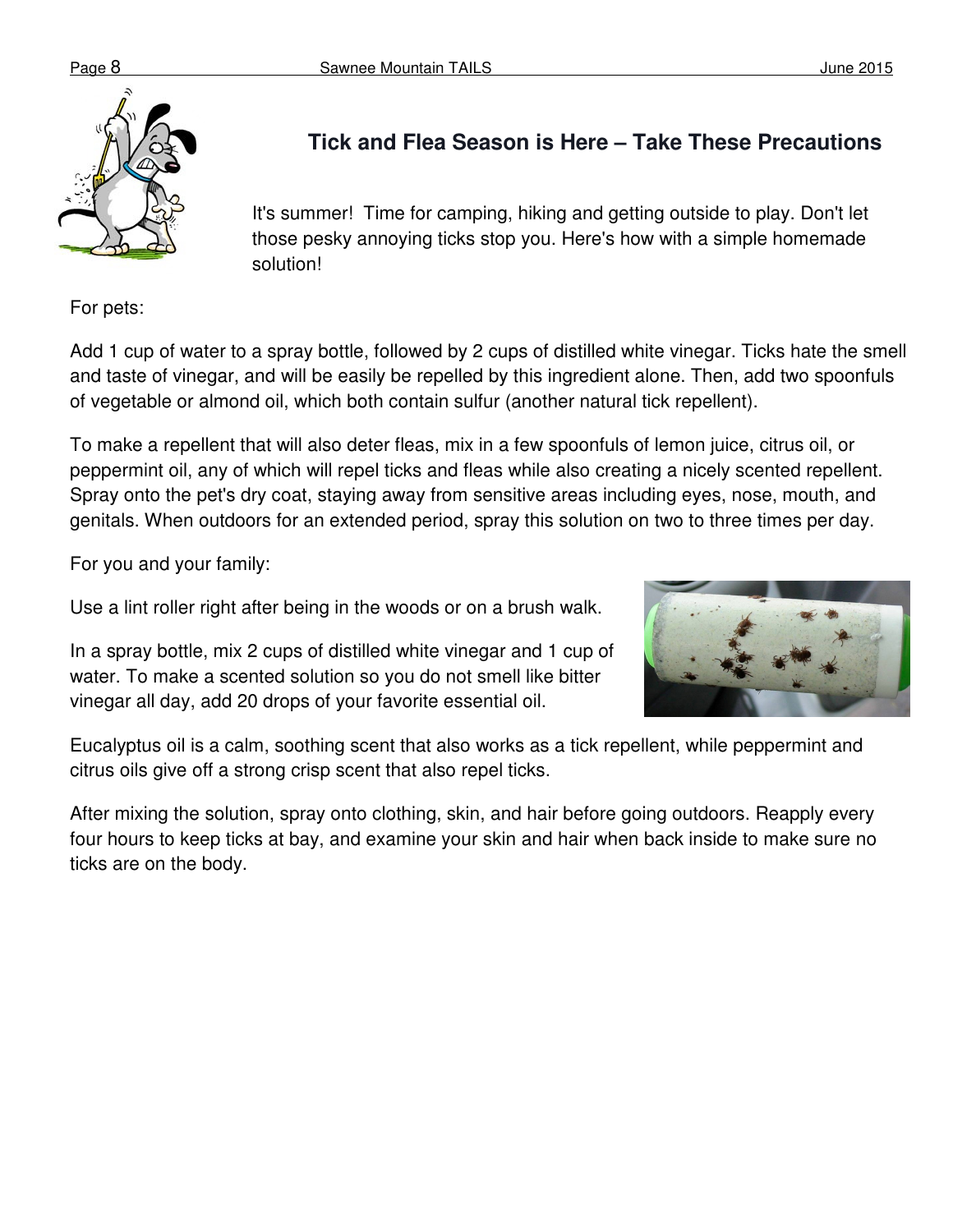|                                                         | Sawnee Mountain Kennel Club of GA Treasurer's Report as of 3-31-2015 |             |             |           |
|---------------------------------------------------------|----------------------------------------------------------------------|-------------|-------------|-----------|
| <b>Beginning Balance</b>                                |                                                                      |             |             | 52,058.81 |
| <b>Cleared Transactions</b>                             |                                                                      |             |             |           |
|                                                         | Checks and Payments- 8 items                                         | $-2,632.97$ |             |           |
| <b>Total Cleared</b><br>Transactions                    | Deposits and Credits- 1 items                                        | 157.34      | $-2,475.34$ |           |
| <b>Cleared Balance</b>                                  |                                                                      |             |             | 49,583.47 |
|                                                         | <b>Uncleared Transactions</b><br>Checks and Payments- 0 items        | $-000,00$   |             |           |
|                                                         | <b>Total Uncleared Transactions</b>                                  |             | $-000.00$   |           |
| <b>Register Balance</b><br>at 3-31-2015                 |                                                                      |             |             | 51,453.54 |
|                                                         | No New Transactions                                                  |             |             |           |
| <b>Ending Balance</b>                                   |                                                                      |             |             | 49,583.47 |
| Money Market<br>Interest 1.72                           |                                                                      |             |             | 40,566.45 |
|                                                         |                                                                      |             |             |           |
|                                                         |                                                                      |             |             |           |
|                                                         | Sawnee Mountain Kennel Club of GA Treasurer's Report as of 4-30-2015 |             |             |           |
|                                                         |                                                                      |             |             |           |
| <b>Beginning Balance</b><br><b>Cleared Transactions</b> |                                                                      |             |             | 49,583.47 |
|                                                         | Checks and Payments- 11 items                                        | $-2,438.46$ |             |           |
| <b>Total Cleared</b>                                    | Deposits and Credits- 2 items                                        | 30.00       |             |           |
| <b>Transactions</b>                                     |                                                                      |             | $-2,408.46$ |           |
| <b>Cleared Balance</b>                                  |                                                                      |             |             | 47,175.01 |
|                                                         | <b>Uncleared Transactions</b><br>Checks and Payments- 2 items        | $-512.22$   |             |           |
|                                                         | <b>Total Uncleared Transactions</b>                                  |             | $-512.22$   |           |
| <b>Register Balance</b>                                 |                                                                      |             |             |           |
| at 4-30-2015                                            |                                                                      |             |             | 46,662.79 |
|                                                         | No New Transactions                                                  |             |             |           |
| <b>Ending Balance</b><br>Money Market                   |                                                                      |             |             | 46,662.79 |